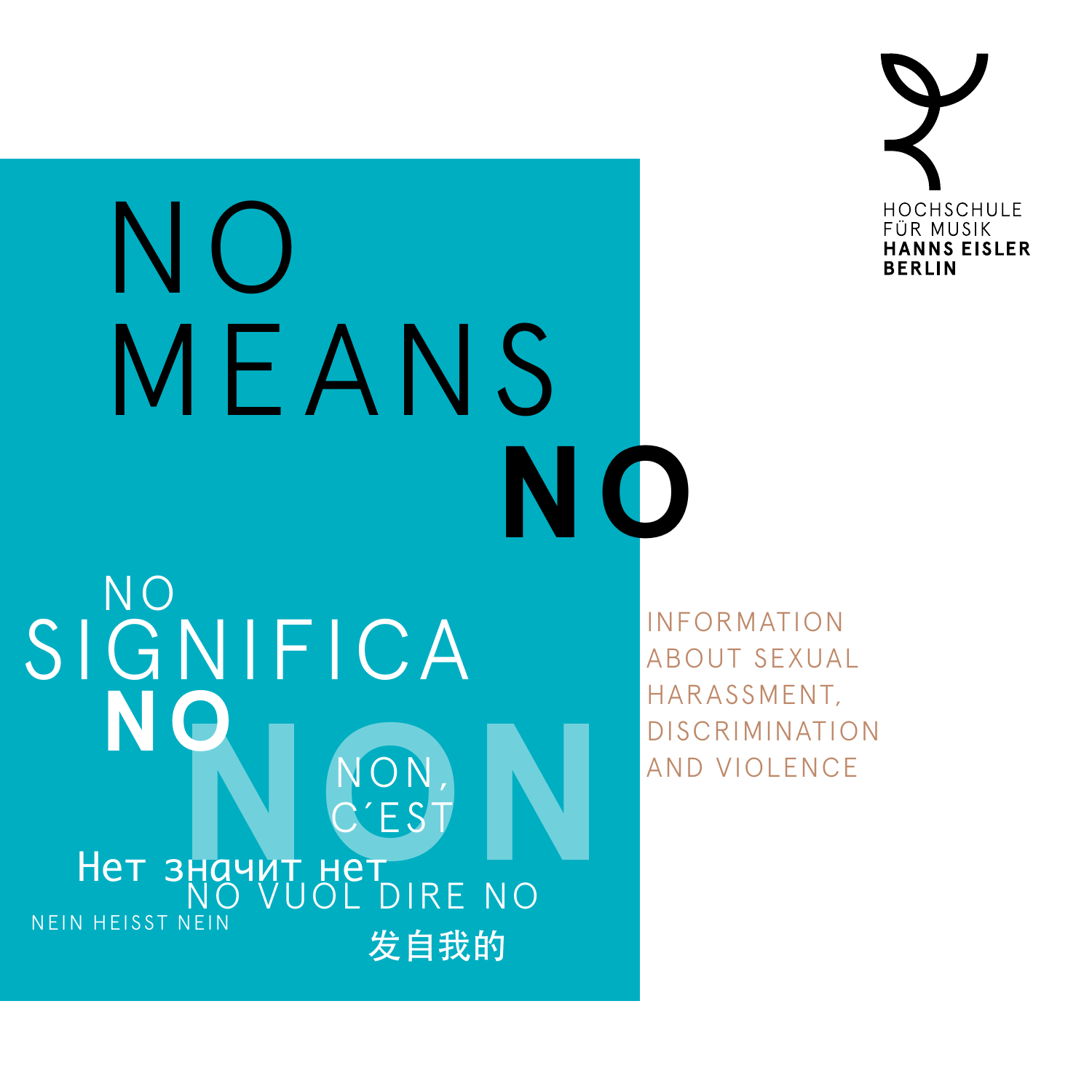- Don't Look Away!
- This concerns everybody at the University
- What is sexual discrimination?
- What forms of sexual discrimination and violence exist?
- Who is affected by sexual discrimination and violence?
- How can teachers deal with closeness and distance in music lessons?
- What are some of the effects of sexual discrimination?
- What actions can be taken against perpetrators?
- What can you do if you suspect a teacher in your department of sexual harassment?
- What can you as a student or staff member do?
- What can you do if you are affected?
- Who can you turn to for help?
- Legal framework
- 24 Definition of sexual harassment in the Guidelines to Promote Women of the HfM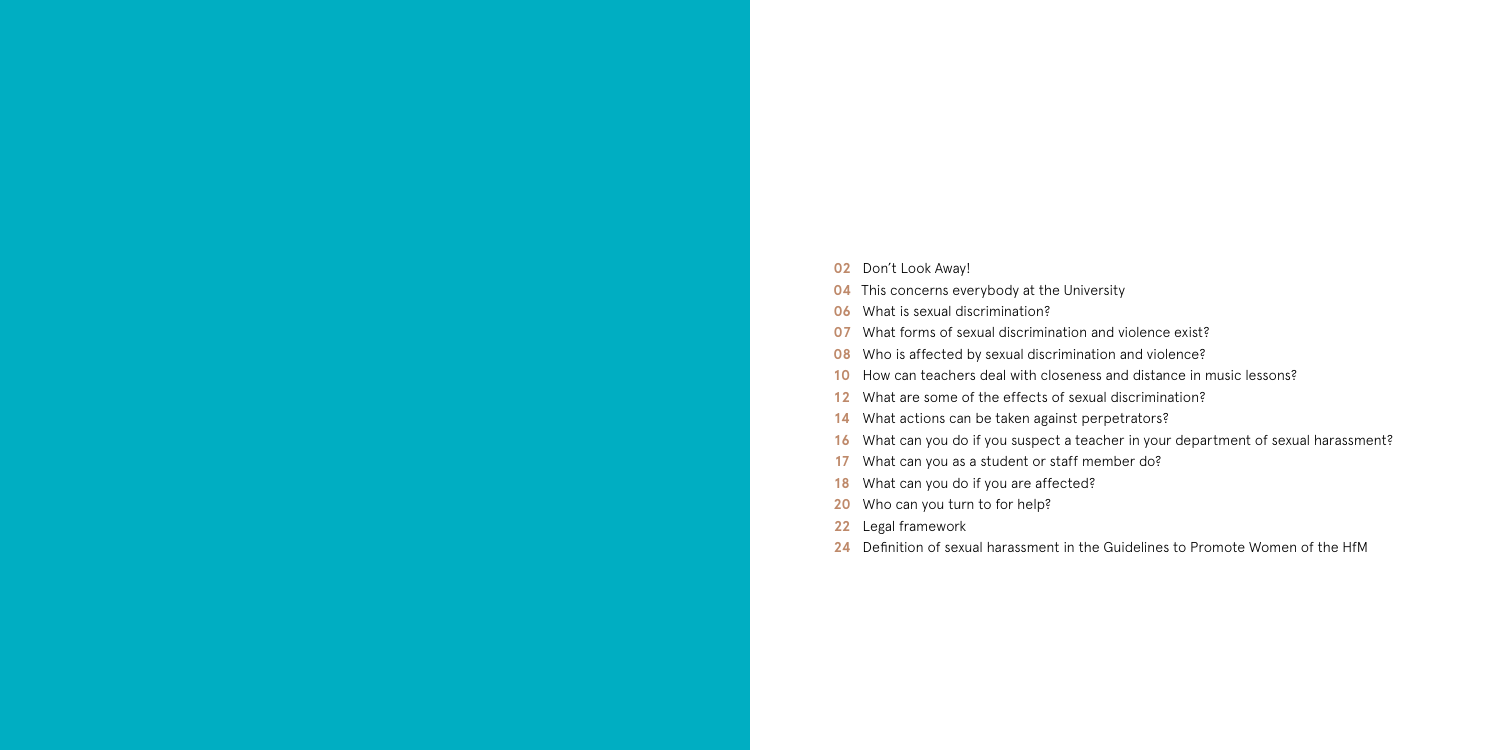# Don't Look **Away!**

## **02**

In February 2015, a teacher with whom I spent some of the most defining music lessons of my life as a young student 35 years ago was sentenced to eleven years in prison. He had sexually harassed, assaulted and raped female students at the Guildhall School of Music and Drama in London for decades. At the time, we all more or less knew what was going on, but for the most part the victims did not dare to complain. We all knew that such a complaint would have no consequences for the perpetrator, and we feared the possible damage to our own careers, so we only talked about sexual violence and the abuse of power quietly amongst ourselves.

This does not happen only in London, it can happen anywhere. Time and again, people abuse a position of power to sexually humiliate others, make sexual advances toward them, and/or emotionally and physically abuse them. Sometimes the harassers fail to understand that they have done

something wrong, even after they are sentenced by a court. When my former teacher's trial was over and the judge asked him if he had anything to say, he not only showed no remorse (nor had he the entire proceedings); he arrogantly asked if he could put off serving his sentence so he could go on a concert tour first.

Although perpetrators may not believe it, sexual abuse destroys souls and ruins lives. This was also the case at the Royal Northern College of Music and the renowned Chetham's School of Music, both in Manchester. Although the former director of music at Chetham's was eventually sentenced for rape in February 2013, his victim had become so exhausted by the school administration's denial and defence mechanisms that had lasted for so many years that she committed suicide during the trial after giving evidence. After the sentence was pronounced, the police reported that more than 30 people who had been former pupils or

students of the two institutions had filed complaints against different teachers.

Lewd remarks and unwanted touching can cause a severe crisis. This is an especially sensitive issue at an international college, which is a melting pot of people from very different cultural and religious backgrounds. We must remember that in many cultures, even consensual sexual intercourse between people of the same age who are not married to each other is taboo. With this in mind, all of our staff and students have the right to pursue their work free from psychological or physical harassment.

In the name of the entire school administration, I urge you to please not look away. Be mindful! What happened in London and Manchester can happen in Berlin. If you see or hear about or have experienced sexual discrimination or violence, you can always talk to any of the people

**03**

and organisations listed in this brochure. You can also talk to representatives of the AStA (General Students Committee) and or your department. In all cases, all conversations will be treated with confidentiality. My colleagues and I in the Rector's Office also take this issue very seriously, and we are also open to any concerns you may have.

Prof. Robert Ehrlich Rector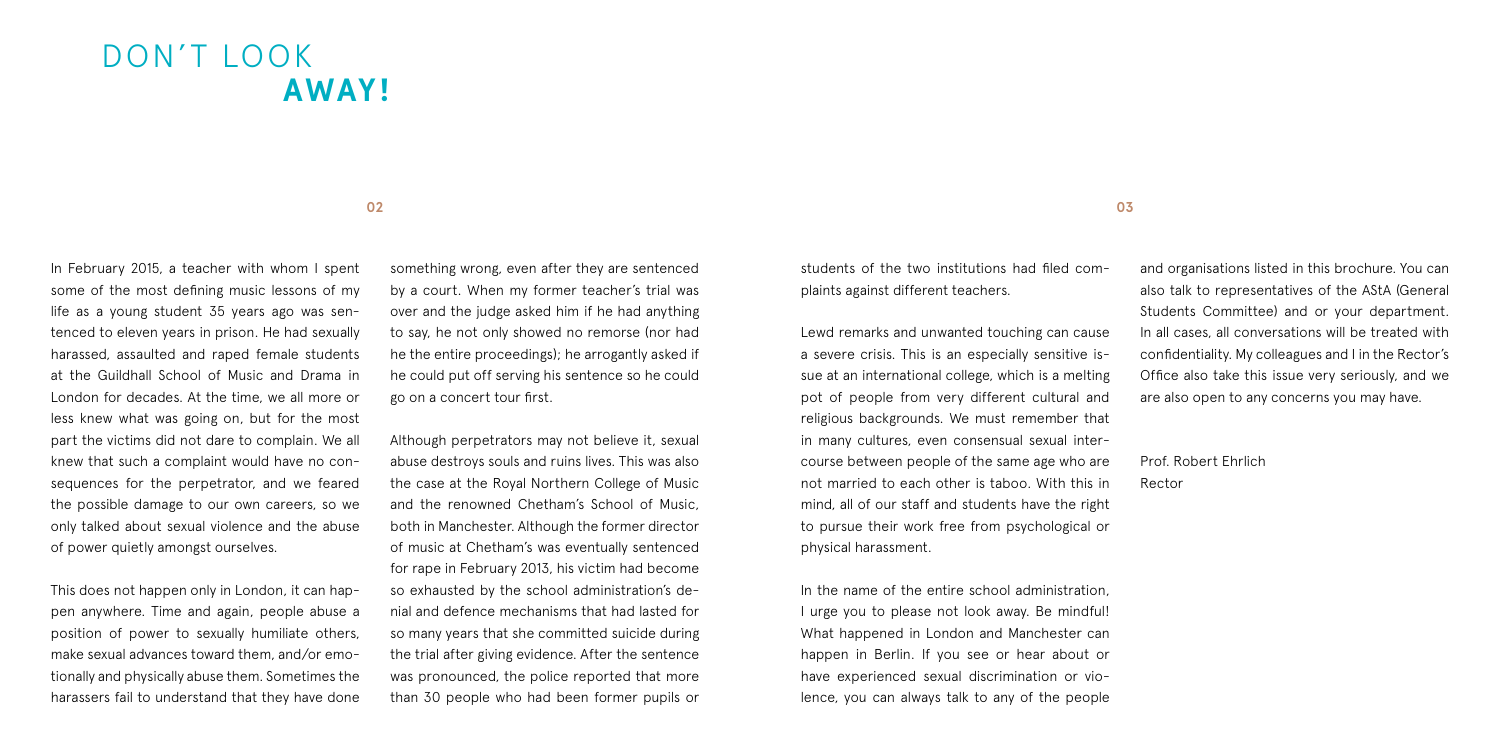# This concerns **everybody** AT THE UNIVERSITY

### **04 05**

While it has become socially accepted to talk about the occurrence of improper behaviour as well as sexual discrimination and violence, whenever a claim of such behaviour is made, one often hears: "Of course it can happen, but not here at our institution." The unique characteristics of music education and individual lessons can create conditions in which potential violations of personal boundaries and sexual discrimination can occur. Yet, those affected often find it difficult to talk about it. In this brochure, we urge you – our staff and students – to help prevent unacceptable behaviour. Talk about it right away when it happens and make your need for personal space clear. We urge you to take an active stand against sexual discrimination. We ask all academic and administrative staff and students to support the women and men who are affected. Our goal is to create a climate of equality and solidarity at the Hanns Eisler School of Music Berlin (HfM) in which everyone can work and reach their full potential

without fear or obstructions. Our staff members must ensure that our students can devote their time and energy to learning, and not to protecting themselves from unwanted advances.

YOU ARE ALLOWED TO SAY NO and NO means NO.

**no**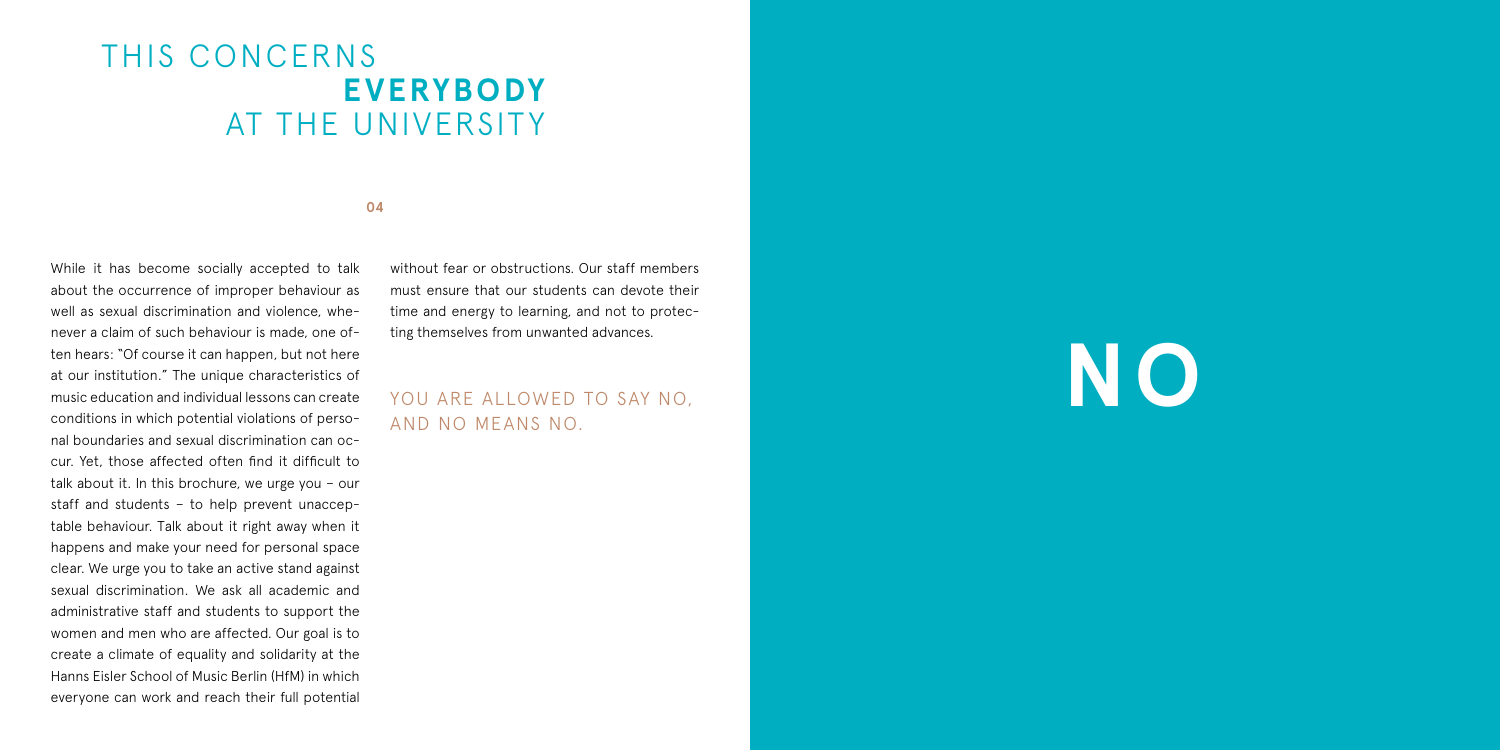# **What is** sexual discrimination?

# **What forms**  of sexual discrimination and violence exist?

There is no universal definition of what is considered sexual discrimination and violence and what is not. Rather, it is solely up to the person who feels harassed and discriminated against to define it. Sexual discrimination and violence can include many types of behaviour and actions that can be very subtle. These can include:

- **•** making degrading sexual remarks about people or their bodies
- **•** making sexually offensive gestures or displaying sexually offensive modes of behaviour
- **•** making lewd jokes
- **•** showing pictures of a pornographic nature
- **•** using pornographic websites or sexist computer programs
- **•** unwanted touching and physical contact
- **•** making sexual advances, especially if accompanied by promises of an advantage or threatens of a disadvantage

**•** unwanted propositions, emails, texts, phone calls or letters with an obvious sexual intention **•** stalking

**•** sexual and physical harassment, including rape

In acts of sexual discrimination and / or violence, it is the perpetrator who is responsible, not the victim!

Sexual harassment is a type of sexual discrimination. Sexual harassment begins with behaviour that crosses a line and becomes unacceptable. It is gender-related behaviour that is (in general or in a particular case) disrespectful, harmful, humiliating and unwanted to the receiver. It is behaviour that is always one-sided. This is the fundamental difference between sexual harassment and flirting, which is when people exchange and share looks and compliments, for example, and is mutual.

Sexual harassment has little to do with sexuality. Instead, it is an expression of the harasser's need to feel powerful and in control. For example, a teacher's deliberate abuse of power can feel like psychological violence to a student. In the teacher-student relationship, the abuse of power begins when something that would otherwise be good, fun and enjoyable becomes something harmful, distressing, exploitative and therefore improper.

Because we are referring not only to harassment, but also to all forms of gender-based behaviour that are an affront to the DIGNITY OF ANOTHER PERSON. WE MAINIY REFER TO SEXUAL discrimination and violence in this brochure.

## **06 07**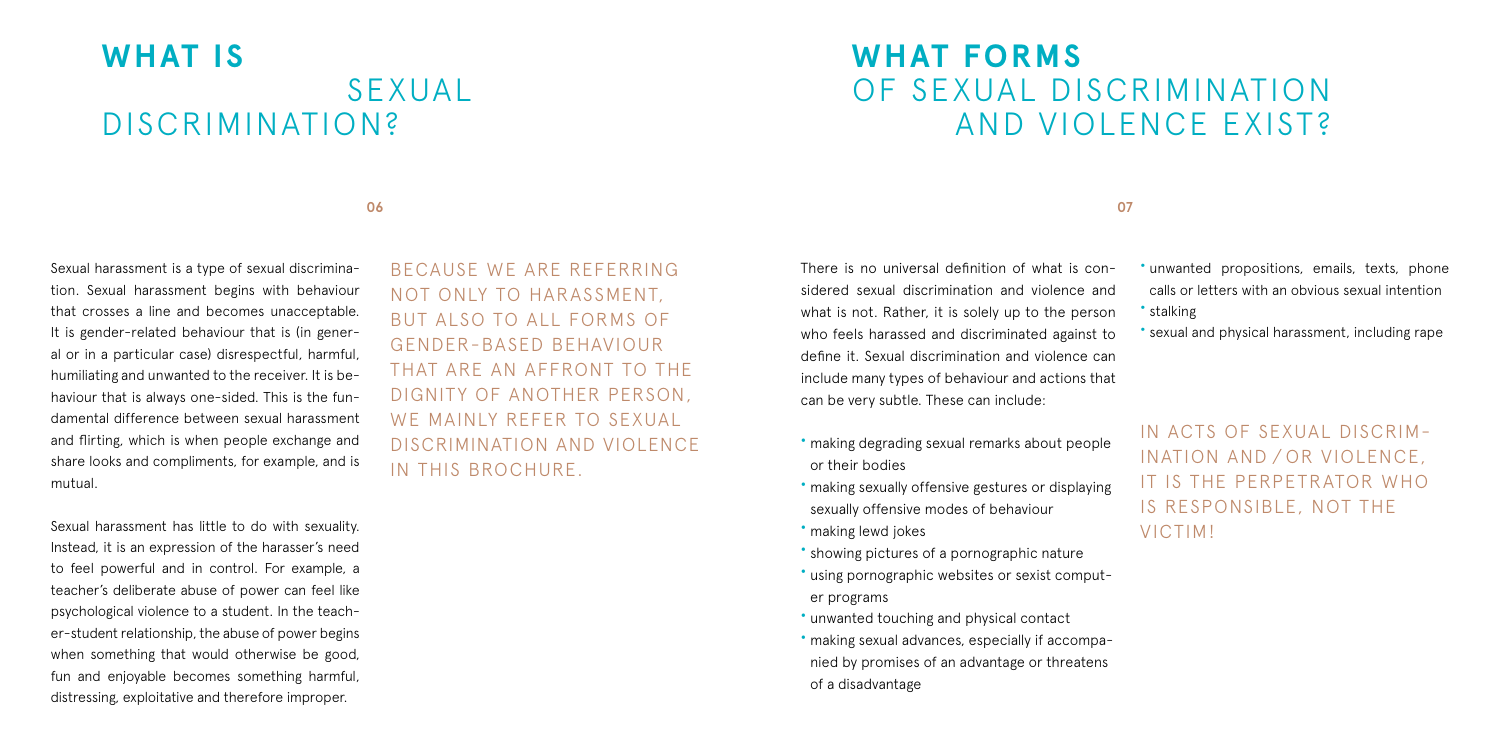# **Who is affected**  by sexual discrimination and violence?

### **8**

You can be affected by sexual discrimination in virtually any social situation, including as a student or staff member of a university. According to a study by Ruhr-University Bochum in 2012 over 50 % of all female students feel they are being herassed. Sexual discrimination and violence is directed primarily at women, regardless of age, nationality, physical appearance, social background, religion and sexual orientation.

Homosexual women and men are also often the victims of sexual and homophobic discrimination and violence, despite the fact that laws and attitudes toward homosexuality have changed significantly in Germany in the last decades. In the Federal Republic of Germany, same-sex sexual acts were punishable under paragraph 175 up to 1994, when it was abolished (to comply with the law of the former German Democratic Republic). In this respect, it is important to remember that students at the HfM are from all over the world.

Some are from countries where homosexuality is still criminalised today. It is also not socially accepted in many countries for young people to have different sexual experiences without having to define themselves as lesbian, gay, queer, bi or straight. That is why all staff and students of the HfM should remember that people from different cultures have different needs regarding closeness and distance and that there are also different ways of expressing these needs – like customs for greeting and saying goodbye to people, which can range from nodding the head, to shaking hands, all the way up to embracing and cheek kissing.

# **closeness and DISTANCE**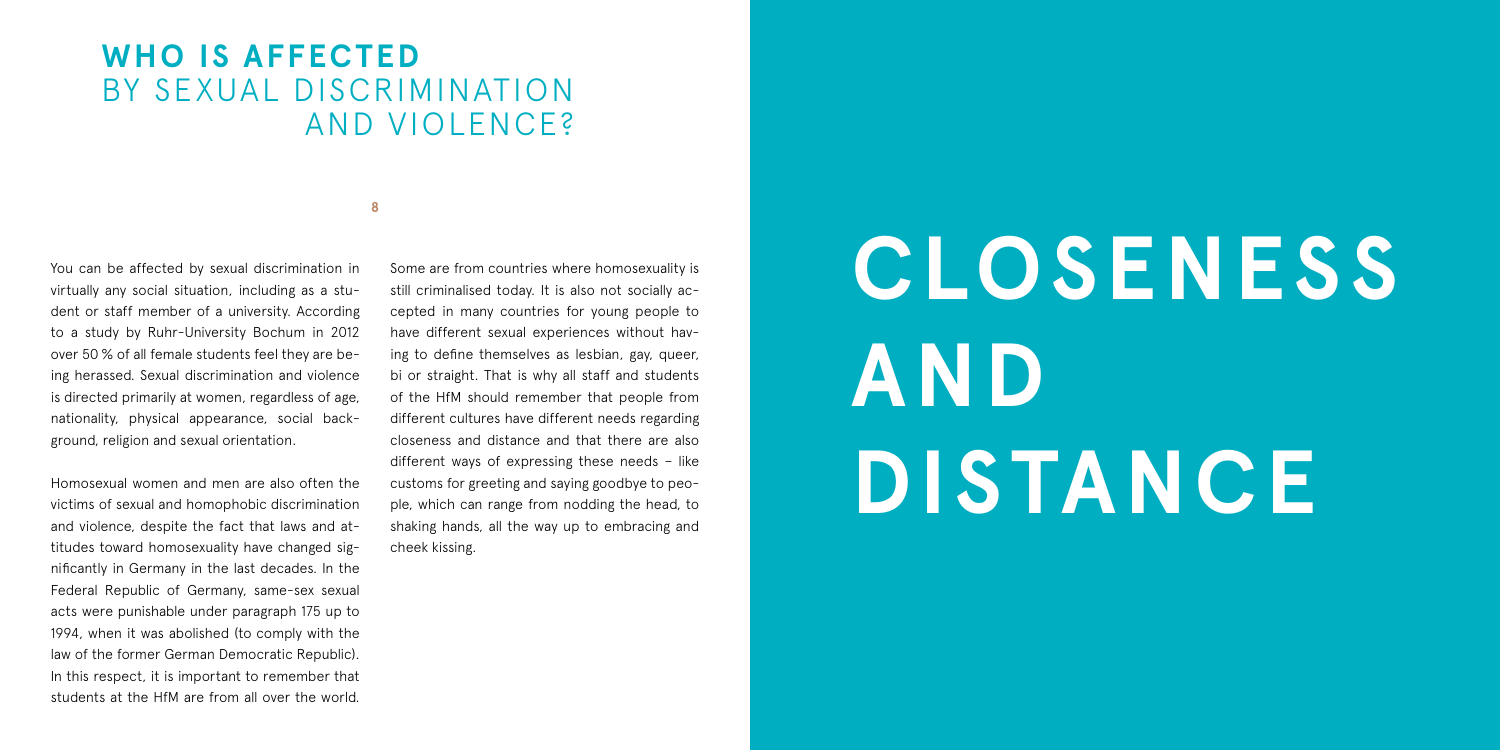## How can teachers deal with **closeness and distance**  IN MUSIC LESSONS?

## **10**

At a music college, the teacher-student relationship is extraordinarily intimate because of the unique educational situation of individual lessons in which teacher and student meet regularly and interact closely within a comparatively small space. In this situation, the body necessarily plays a key role. Students must perform relaxation exercises, practise breathing techniques, work on body and finger posture, perfect their stage presence for performances and so forth. In this situation, teachers touch their students frequently, usually in a natural way. After all, the goal is to create an experience for all the senses in which emotions like sadness, anger and joy are evoked. The Women's Music Forum of Switzerland (FrauenMusikForum Schweiz) describes this process as follows: "The body is both the instrument and the mirror of the soul that needs to be touched by music. Physicality, sexuality and eroticism are actually positive and expressive aspects

that are immanent in music education" (Frauen-MusikForum Schweiz 2000, 5).

The line between natural physical contact and unwanted physical contact can sometimes be blurred. It is therefore the teacher's responsibility to regularly reflect on how they deal with closeness and distance within the teacher-student relationship.

When physical contact in music lessons is necessary – for example, to correct a student's posture – the teacher should explain what they are doing and limit contact to a minimum. As a teacher, you should always ask your student if you are allowed touch them before doing so. You should not treat this like a rhetorical question, and you should always wait for their permission. You should also always pay close attention to their non-verbal physical reactions.

Inappropriate behaviour and advances can also happen in group lessons. In such cases, it is possible to discuss what happened with the other participants.

**11**

ONES OWN BODY AND THE bodies of other people, EMOTIONS, SEXUALITY AND sexual attractions are instruments of artistic expressions. When participating in a common creative process, closeness arises. Private boundaries WILL NEED TO BE DEFINED and enforced.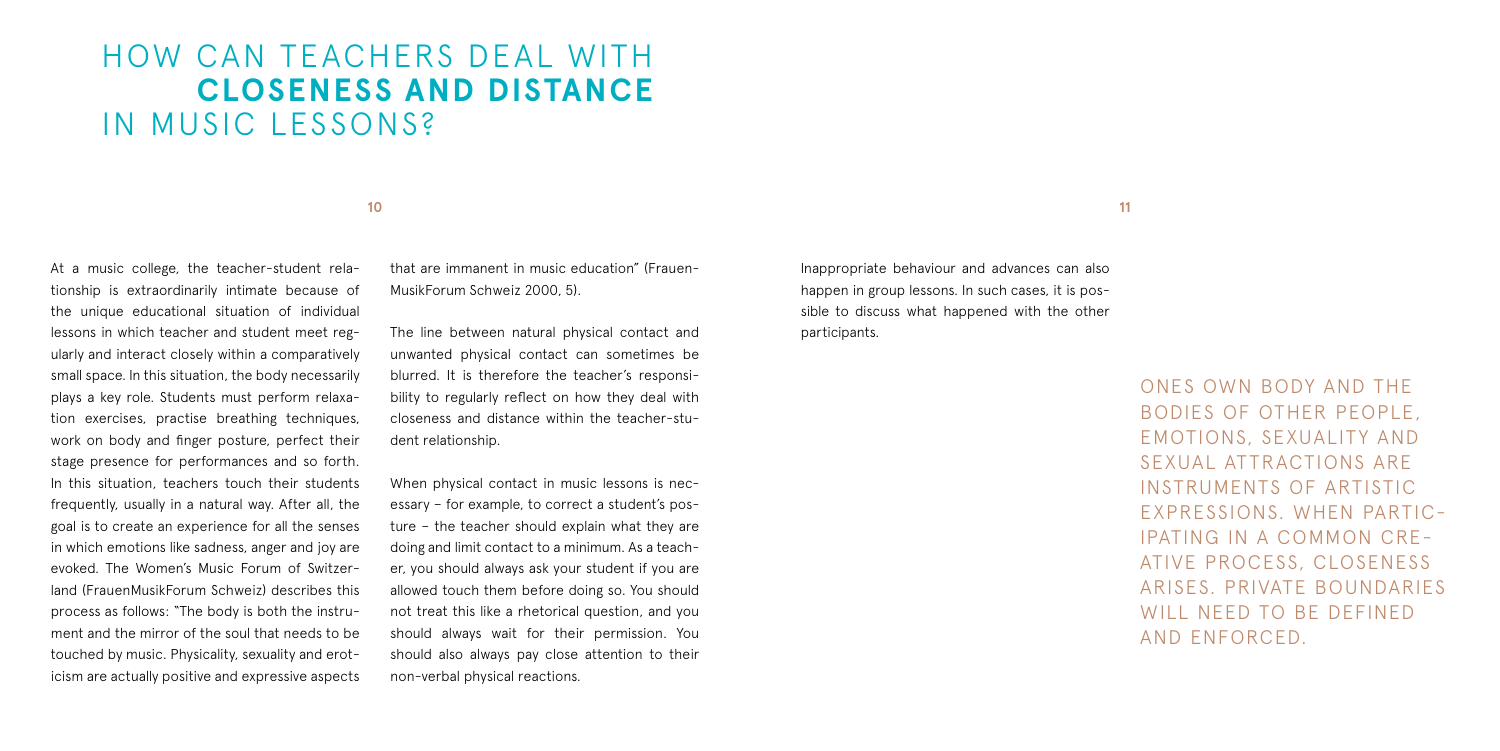# **What are some of the effects**  of sexual discrimination?

## **12**

When someone's personal boundaries are continuously violated, they often become insecure. They can suffer from fear and self-doubt, and as a result, they can develop psychosomatic symptoms and insomnia. They can also develop problems practising, playing and singing. Other possible effects are a decrease in their ability to play or failure to perform on stage. Sexual discrimination can lead to learning and motivation difficulties and depression, and those affected may delay their careers or drop them altogether. Students often try to fix the problem by changing classes, teachers or colleges or by taking a break from studies. In many cases, those affected are afraid that they will face negative consequences like hostility, harassment or a disadvantage to their careers if they fight back. The music world is small, and accusations that person A sexually harassed person B, or person B claims to have been sexually harassed, can spread quickly and can ruin the image of the person affected. In other words, the victims of sexual discrimination are doubly victimised. We must work to prevent this. It is thus for a good reason that the General Act on Equal Treatment (§ 12 Abs. 4 Allgemeine Gleichbehandlungsgesetz, AGG) and the Guidelines to Promote Women (Frauenförderrichtlinien) of the HfM (§ 27 Abs. 4) state that "the complaint of a person affected must not lead to a disadvantage".

# **The music WORLD is small**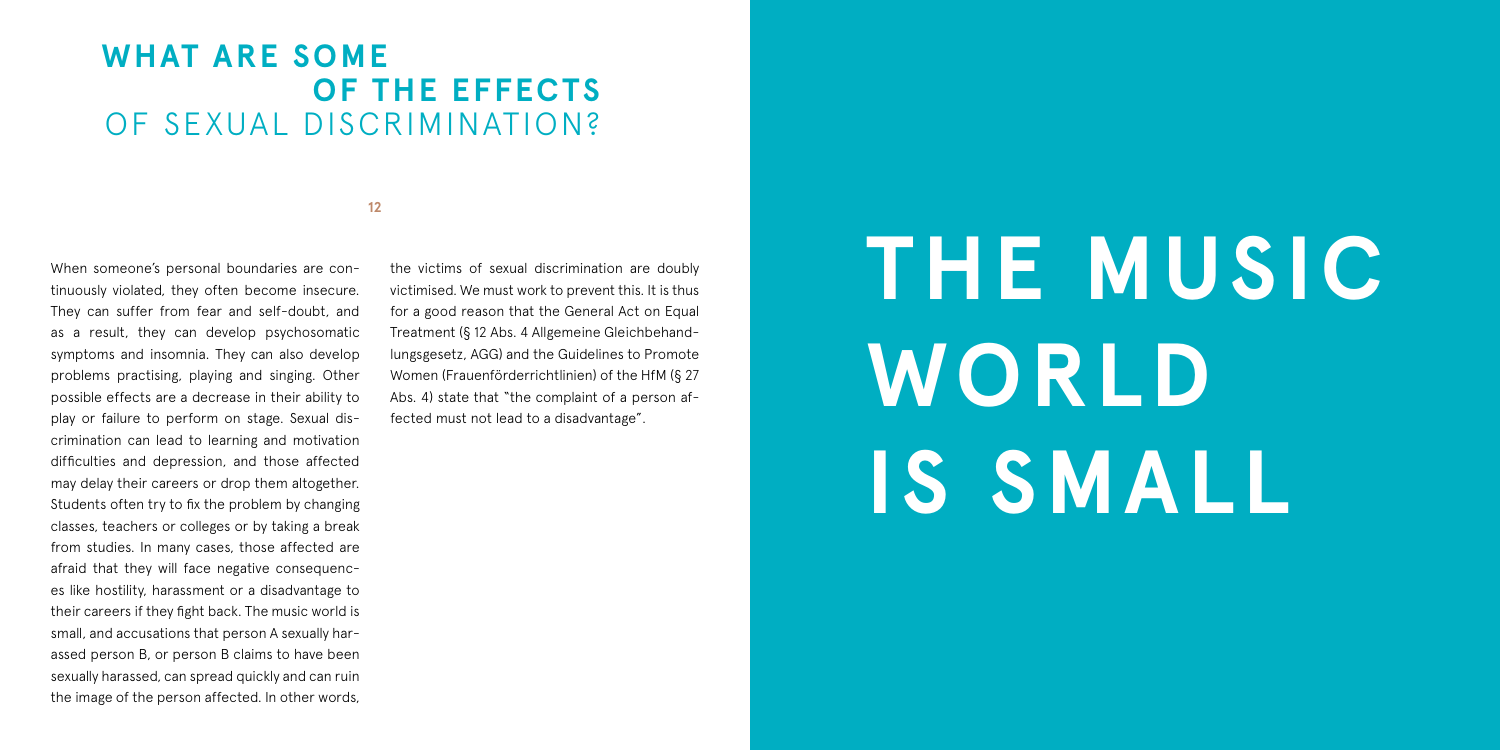# **What actions can be taken** against perpetrators?

## **14**

If you feel that you are being sexually discriminated against or harassed, it is important that you talk to someone you trust right away, even if it is the first time this has happened. This way you can evaluate the situation better. Perhaps, there was a misunderstanding and the situation can be resolved at an early stage. Many of those affected later feel guilty for not having set limits earlier. They feel under pressure to justify themselves if they wait to react. The earlier you talk about unwanted behaviour, the sooner you will know what can be done about it. To improve your situation, you should clearly tell the harassing person that their behaviour is disrespectful and inappropriate. You can have someone come with you, such as the Women's Affairs Officer (Frauenbeauftragte), to talk to the person or you can have the Women's Affairs Officer approach the person about the situation without disclosing your name to him or her. Although this is not an easy situation for either person, it is nevertheless unavoidable and can even help make things clearer. You can also file a complaint with the college administration. After talking to a counsellor and/or filing a complaint, you can discuss the different actions that can be taken against the perpetrator, including:

- **•** They can be admonished verbally or in writing **•** Their job supervisor can officially talk to them **•** Disciplinary charges can be brought against them
- **•** Shey can be issued a written warning
- **•** They can be transferred to another position within the university
- **•** They can be fired with or without notice
- **•** They can be banned from a class
- **•** They can be banned from the building
- **•** They can be expelled
- **•** Criminal charges can be brought against them

**15**

All personnel with an administrative and / or supervisory function are required to prevent all forms of sexual discrimination and violence. They must investigate any signs of such behaviour without exception. If they suspect such behaviour, they must take appropriate action and inform those responsible. In urgent cases, they must alert the police.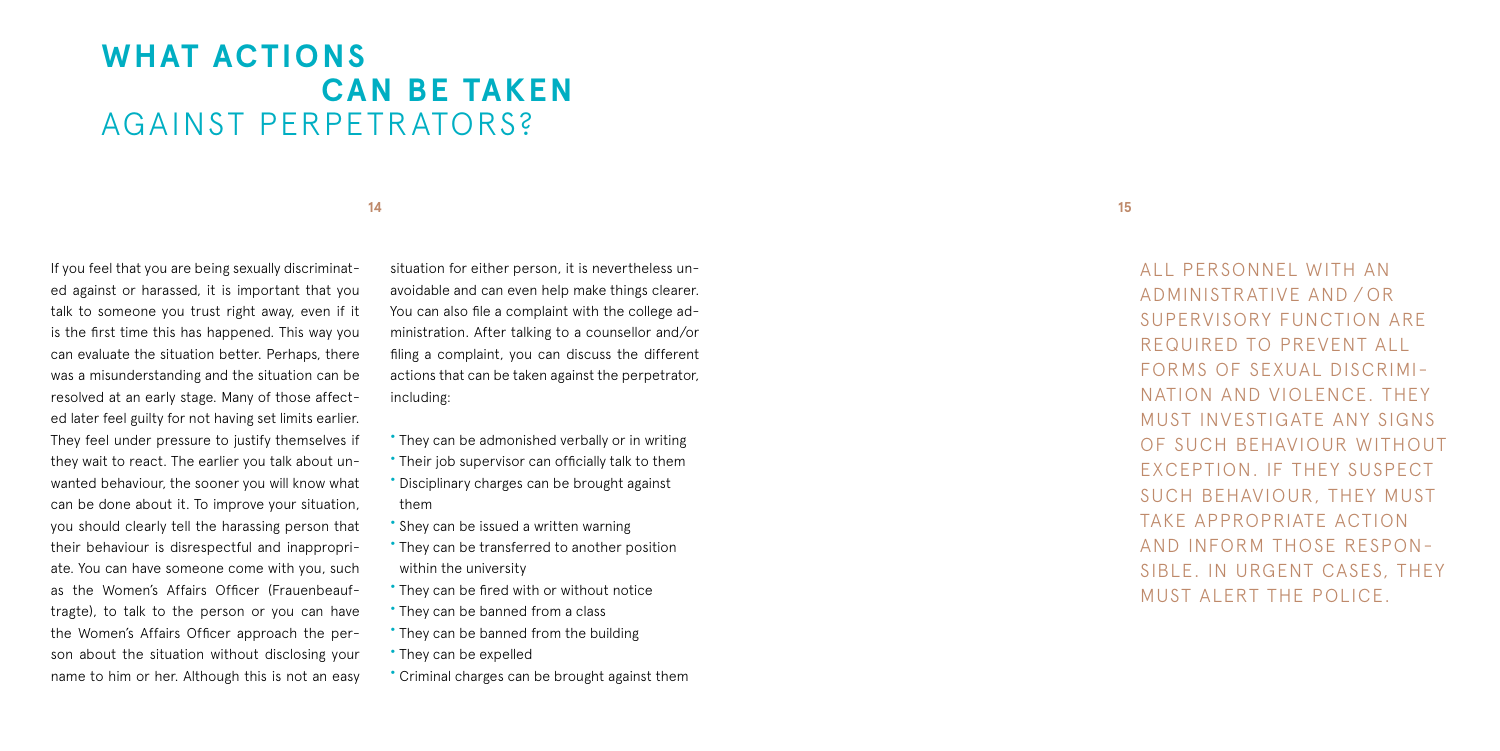# WHAT CAN YOU DO **if you suspect a teacher** in your department of sexual harassment?

### **16**

All teachers at the HfM have a special relationship with students based on trust and authority. They are models for students, sometimes even idols. A student's career can depend on how much their teacher supports them. This combined with reverence and idealising can create a strong dependency on a teacher. This position must not be abused. This means that teachers should always treat closeness and distance with respect, care and responsibility while paying attention to, and taking seriously, the personal boundaries of young musicians. Students must be able to rely on their teachers' trust and protection.

Unacceptable behaviour and sexual discrimination is not to be tolerated, trivialised or ignored by department heads and supervisors. If you are a witness of sexual discrimination or are approached for help by a staff member, you should immediately talk to the person(s) being discriminated against and, if they approve, take action. All staff and students of the HfM are required to treat others fairly and to contribute to a harmonious work environment in which there is no unacceptable behaviour or sexual discrimination. If you are unsure about how to act in such a situation, please contact the counselling services listed in this brochure.

## Always remember: No one should be forced to do something that they do not want to do!

# WHAT CAN YOU **as a student or a staff member**  DO<sub>s</sub>

## **17**

What should you do if you witness a situation in which someone from the HfM is behaving unacceptably, or if you yourself feel you are being sexually harassed by someone from the HfM? Such situations are always sensitive because we cannot be sure how the person being harassed perceives, assesses and interprets what happened. It is important to always remember that each person has a different sense of closeness and distance, and that human encounters are complex. One should always use careful consideration when becoming involved in other people's affairs. Start your sentences with "I" and not "you" (for example, "I think that…" instead of "You look like…") and describe your observations as objectively as you can without judgment or accusation, while also explaining what you felt when you observed the action in question. By describing your own perceptions, you are able to give someone whose personal boundaries are not respected support and acknowledgement. It is often dif-

ficult to address the different feelings people have toward closeness and distance, or to discuss deliberately inappropriate behaviour, especially with fellow teachers or in a class. It requires courage and bravery. It is extremely important to not just quietly tolerate sexual discrimination and violence, but to find ways to treat each other with consideration and respect. For example, you could offer to accompany someone who is being harassed to a counselling service.

WHEN HELPING SOMEONE it is important that you treat what they tell you confidentially and to keep the conflict from escalating and spinning out of control.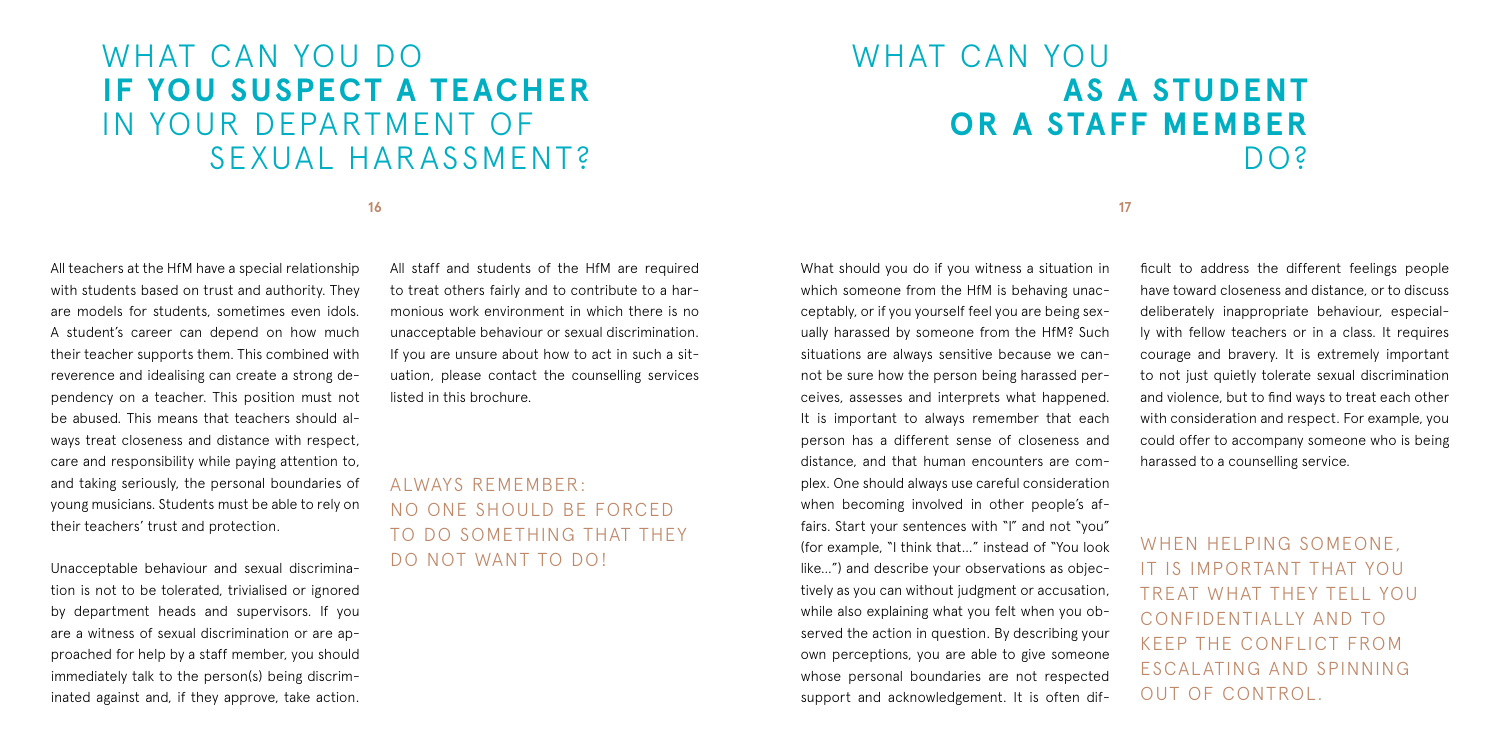# WHAT CAN YOU DO **if you are affected?**

## **18**

Often people who are affected deny or play down acts of sexual discrimination, so they will not seem prudish, overly sensitive or humourless. However, ignoring an assault is not an effective way of dealing with sexual harassment and can be interpreted by the harasser as consent. It is also not effective to make seemingly clever or funny comments, because these can be interpreted as flirtatious. Many people who are affected often ask themselves: Is it partially my own fault? Was I wearing the wrong shirt? Was my skirt too short? Did I look into his or her eyes too long? This is a typical way of thinking. Remember it is not your fault and that you are not the only person to ever feel this way. You should trust your feeling of sexually harassment or discrimination. Take your own point of view seriously! You should make it clear how you feel by using clear words and clear body language.

It is helpful to react verbally by following three steps:

**1. Describe the situation, for example: "I'm here in this lesson and you're telling me that I have beautiful hands."**

If this does not help, then **2. Say how this makes you feel: "This makes me feel uncomfortable."**

If this does not get the person to stop, then **3. Tell the person how you want them to behave:**

**"I don't want you to talk about my hands or give me compliments."**

Don't let yourself get drawn into a discussion if the harasser tries to justifies him- or herself or explain his or her behaviour. Instead, just repeat steps 2 and 3.

**•** Don't wait for the person behaving improperly to stop on their own!

**19**

- **•** Make it verbally and physically clear that you do not accept that behaviour, and do it clearly!
- **•** Do not keep this occurrence to yourself! It helps to talk to other students who have classes or lessons with the same teacher to find out if certain types of behaviour are typical or frequent.
- **•** Talk to people you trust and contact counselling services!
- **•** Keep a record of the sexual harassment by writing down the details as soon as possible. Describe the situation, the place and time, and who you talked to about it.
- **•** Collect evidence, like letters, emails, pictures, gifts, text messages and so forth.

Don't be afraid of negative consequences! Being afraid is what gives perpetrators power!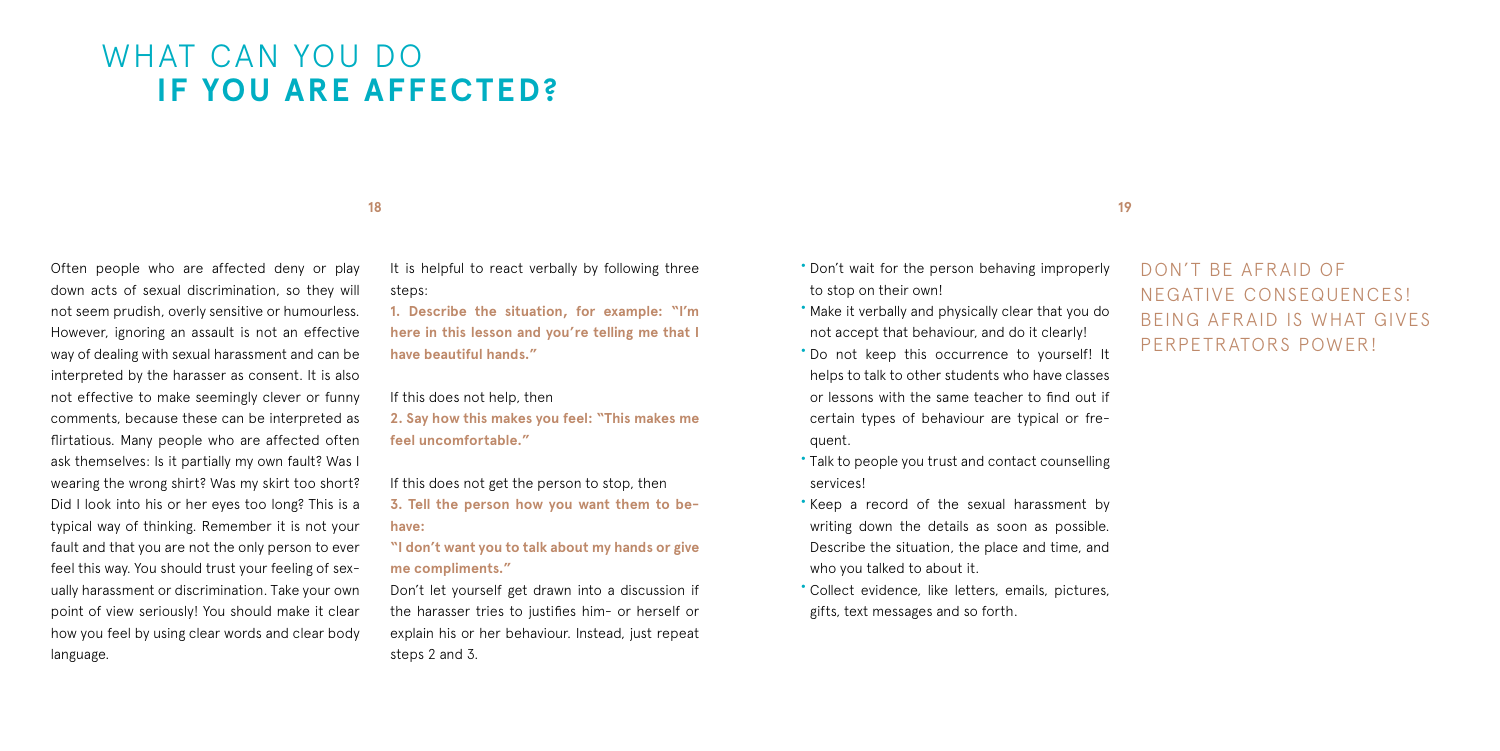# WHO CAN YOU TURN TO **for help?**

## **20**

If you feel uncomfortable in a situation, or if you feel afraid but are not sure why, you should take this seriously. Talk to someone you trust, like the Women's Affairs Officer, so you can put the situation into perspective. You can talk to them about what you can do and how to get practical support. When you talk to a member of the college staff, you can be sure that what you say will be treated confidentially and no actions will be taken without your consent. It's up to you to decide what to do!

You can also contact a teacher you trust or the HfM administration, or you can contact one of the many counselling services in Berlin in confidence.

**Hilfetelefon Gewalt gegen Frauen (Violence against Women Support Hotline)** Fon 08000 – 116 016 available around the clock www.hilfetelefon.de, online counselling available

**Berliner Krisendienst (Berlin Crisis Service)** Fon 030 – 390 63 00 available around the clock

**Frauenkrisentelefon (Women's Crisis Hotline)** Fon 030 – 615 42 43 (counselling for migrants: Tel. 030 – 615 75 96)

## **Wildwasser**

Association against the Abuse of Girls Fon 030 – 282 44 27 www.wildwasser-berlin.de

## **LARA e. V.**

Crisis and Counselling Centre for Women Who Have Been Sexually Harassed or Abused Fon 030 – 216 88 88 9 a.m. to 6 p.m. www.lara-berlin.de

## **Weißer Ring**

Counselling and Support for Men and Women in Cases of Sexual Harassment and Assault Fon 116 006 toll-free hotline 9 a.m. to 10 p.m.

**Opferhilfe Berlin (Victim Support Berlin)** Fon 030 – 395 28 67 www.opferhilfe-berlin.de

**Stalking Opferhilfe (Support for Stalking Victims)** Fon 030 – 44 32 37 17

### **21**

## **Mann-O-Meter**

Counselling in Cases of Same-Sex (Gay) Sexual Harassment Fon 030 – 216 80 08 www.mann-o-meter.de

## **Tauwetter**

Help for Men Who Were Sexually Abused as Boys Fon 030 – 693 80 07 www.tauwetter.de

**Police, for emergencies** Fon 110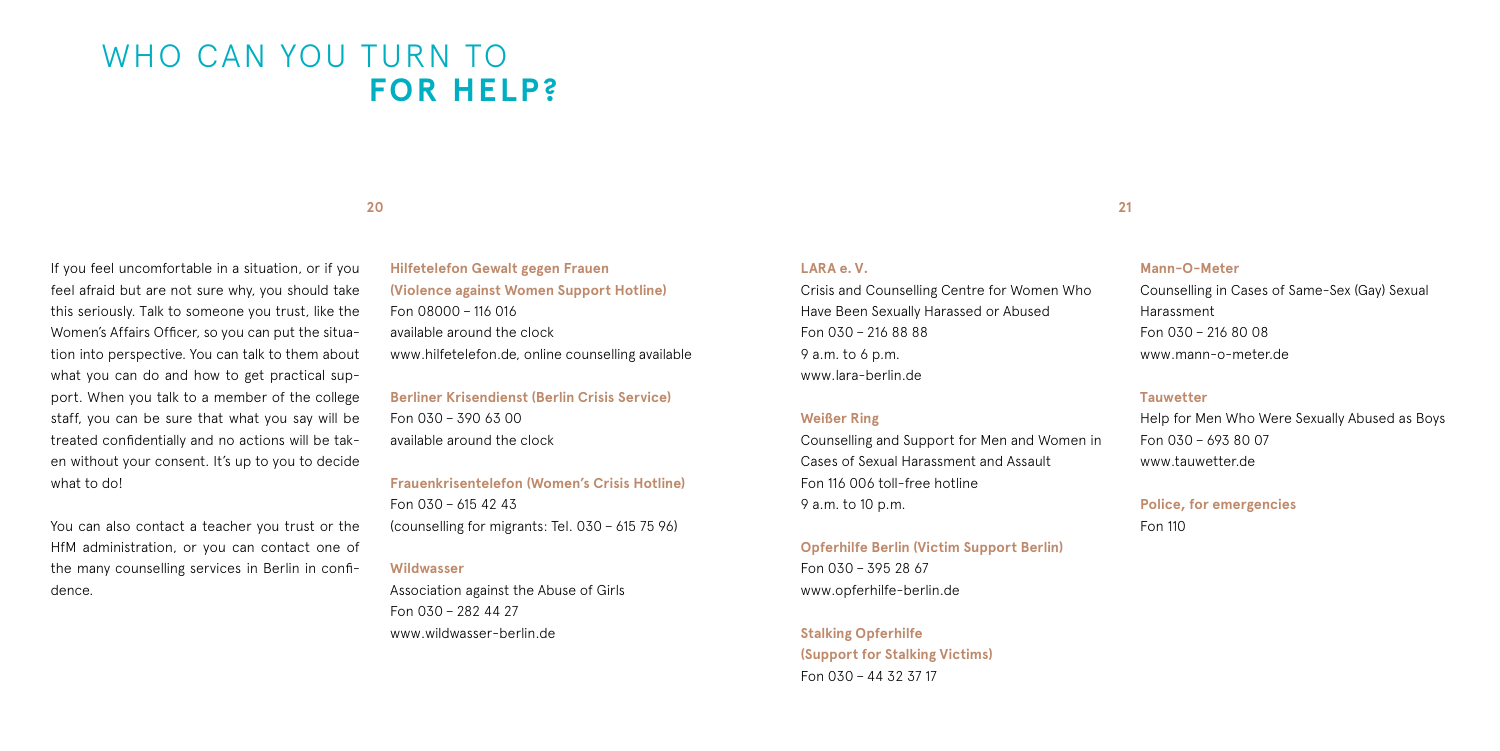## $IFGAI$ **framework**

## **22**

According to the General Act on Equal Treatment (Allgemeinen Gleichbehandlungsgesetz, AGG) in Germany: "Sexual harassment shall be deemed to be discrimination […] when an unwanted conduct of sexual nature, including unwanted sexual acts and requests to carry out sexual acts, physical contact of a sexual nature, comments of a sexual nature, as well as the unwanted showing or public exhibition of pornographic images takes place with the purpose or effect of violating the dignity of the person concerned, in particular where it creates an intimidating, hostile, degrading, humiliating or offensive environment" (§ 3, paragraph 4, AGG).

The purpose of the General Act on Equal Treatment is "to prevent or stop discrimination on the grounds of race or ethnic origin, gender, religion or belief, disability, age of sexual orientation" (§ 1 AGG). Employers are required to take necessary actions to protect employees from discrimination based on the grounds mentioned in § 1. This includes taking preventative measures, especially within the context of training and further training. Employees have a right to lodge a complaint (§ 12 and § 13 AGG).

The Berlin Higher Education Act (Berliner Hochschulgesetz) also provides a legal framework for gender equality and requires all universities to protect their staff and students from sexual harassment (§ 5 a BerlHG).

# **the dignity**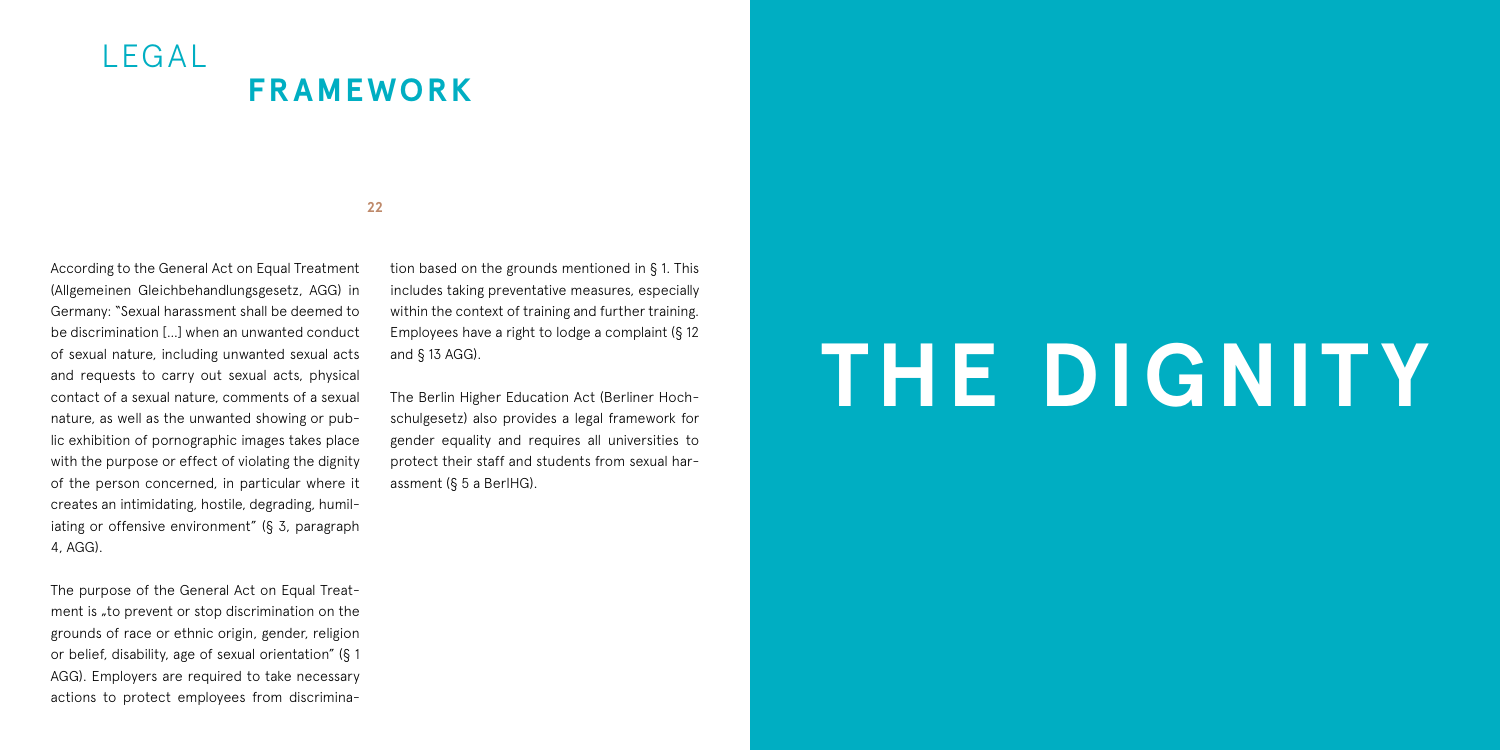# Definition of sexual harassment in the **Guidelines to Promote Women** of the HfM

## **24**

The Guidelines for the Promotion of Women passed by the HfM in 1994 states the following about sexual harassment in § 27:

- (1)   Sexual harassment is a violation of duty and a disciplinary offense in accordance with the disciplinary regulations of the State of Berlin.
- (2)   Sexual harassment includes unnecessary and unwanted physical contact, unwanted comments of a sexual nature, unwanted comments or jokes about an employee's physical appearance, showing pornographic images at the workplace, as well as sexual propositions.
- (3)   It is the official duty of higher-ranking officials to prevent the sexual harassment of employees and to thoroughly investigate cases of sexual harassment that have come to their attention.
- (4)   A person filing a complaint must not be disadvantaged in any way (§ 12, paragraph 4, LGG).

(5)  People who feel sexually harassed can file a complaint with the college administration (Hochschulleitung), the Women's Affairs Officer (Frauenbeauftragte) or the Academic Advising Office (Studienberatung). In all cases, the college administration is required to investigate the complaint.

- (6)   In regards to sexual harassment and violence, potential sources of danger and fear-inducing places in the buildings and facilities of the HfM are to be identified. It is forbidden for any of the classrooms or practice rooms in the college to be locked from the inside. There are no exceptions.
- (7)   In cases of sexual harassment, the college is required to ensure that the person harassed receives legal counsel free of charge.

Please ask us for further reading on this topic in GFRMAN: FRAUENBEAUFTRAGTE@ HFM-BERLIN.DE